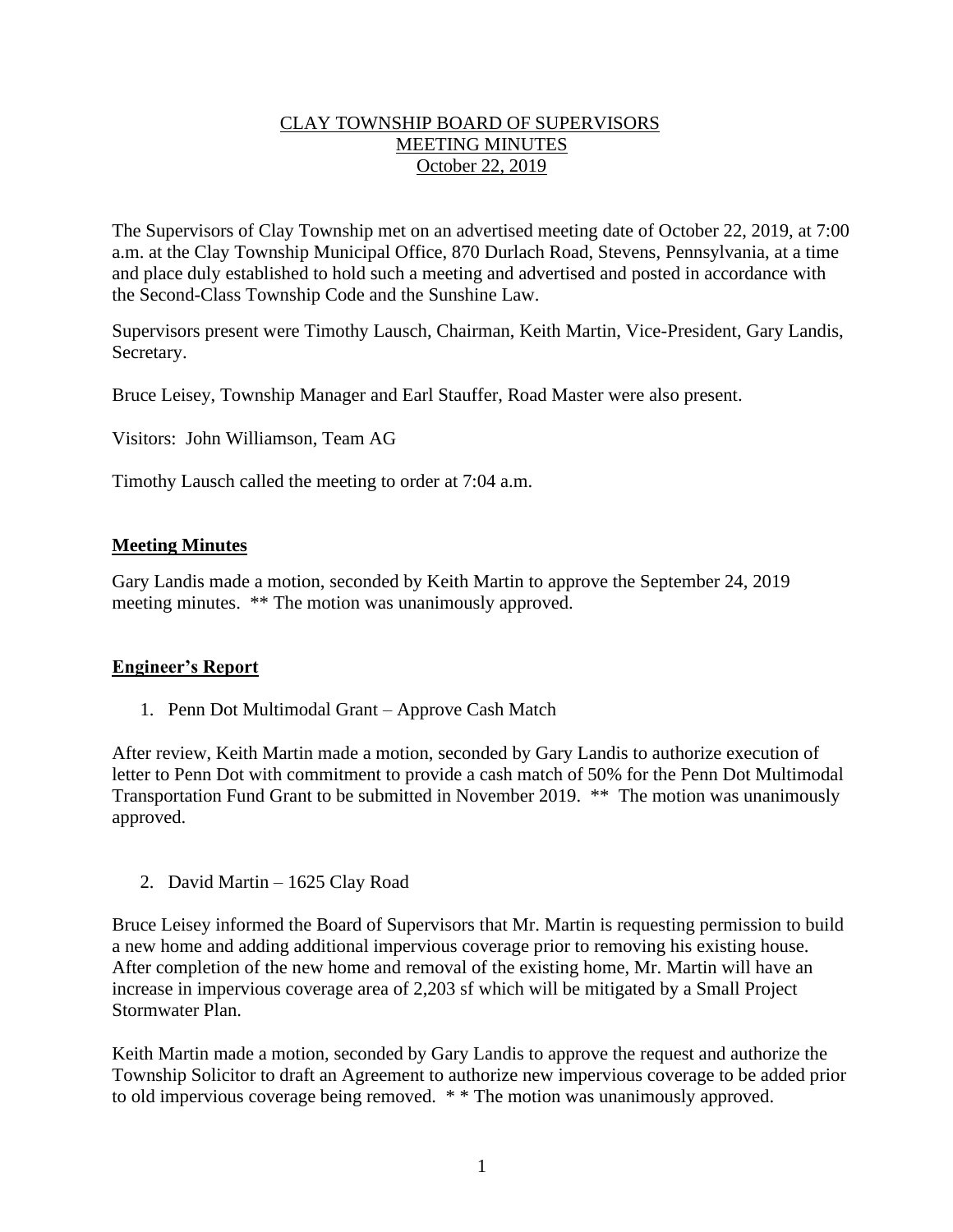### **Old Business**

1. Approve Fire Alarm System Replacement Quotation

After review, Keith Martin made a motion, seconded by Gary Landis to approve and execute proposal with ESCO Inc, Ephrata PA for installation of a new fire alarm system in the amount of \$8,460.00. An additional quote of \$11,190.00 was received by Chance Security Systems, Lancaster PA. \*\* The motion was unanimously approved.

### **New Business**

1. Road Master Update

Earl Stauffer informed the Board of Supervisors he is waiting for an additional quote for the Durlach Hill Road project.

2. Budget Discussion

There was discussion on the 5-year Road and Equipment Capital projects list.

3. Township Manager Update

Bruce Leisey updated the Board of Supervisors on the status of the Carpenter Road Bridge project.

\*\* Gary Landis left the meeting at 9:00 AM for personal reasons. \*\*

Bruce Leisey reviewed the proposed LCATS Resolution with the Board of Supervisors.

4. Growing Greener Grant Update

John Williamson, Team Ag, discussed coordination of Farmer Education meetings to be provided through the Growing Greener Grant with the Board of Supervisors.